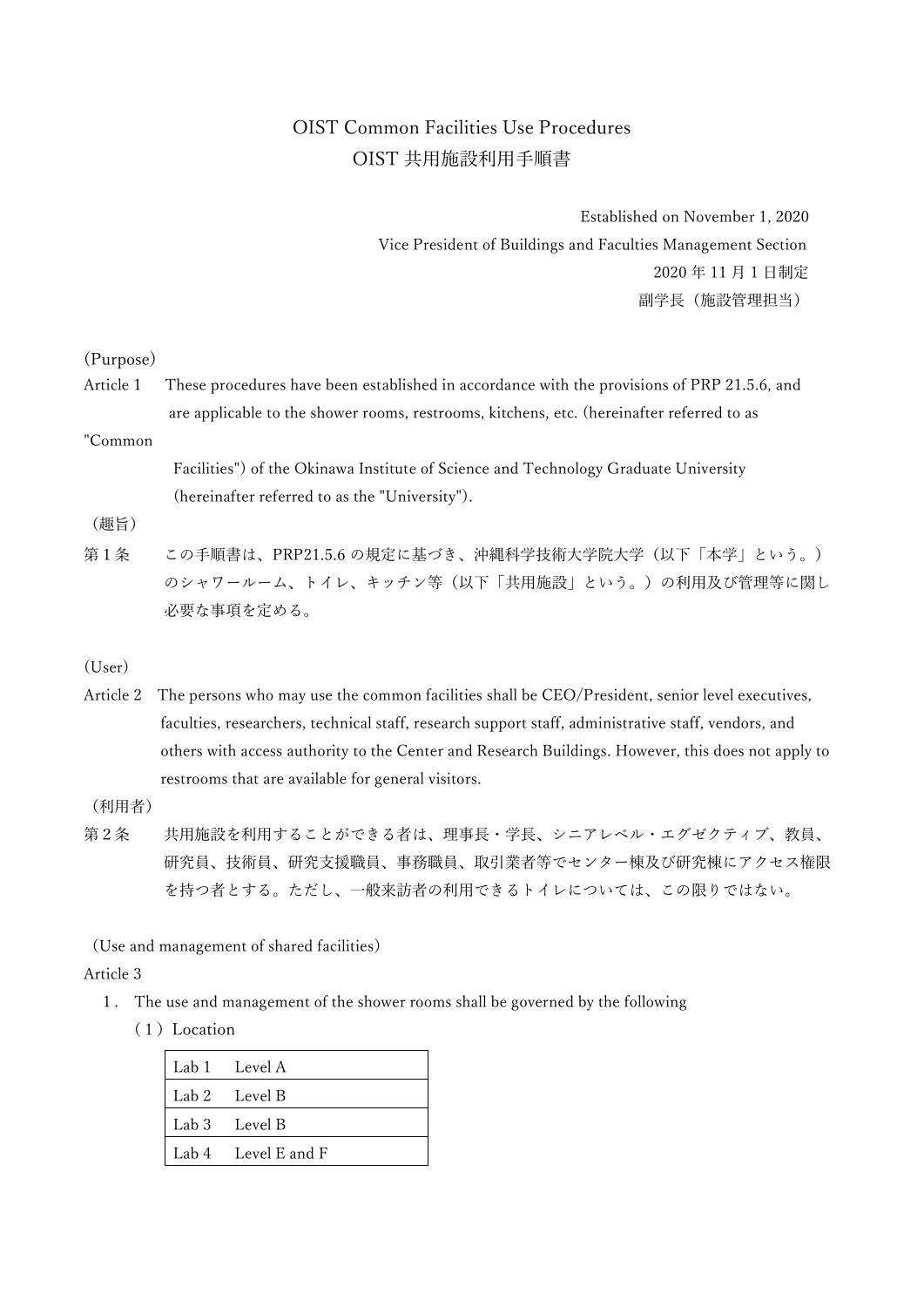## (2) Hours of Operation

Daily 24H

\*Special events, maintenance or the academic calendar may impact hours of operation.

- (3)Usage Policy
	- A Users are expected to be good citizens and respect the rights of others.
	- B Users are allowed to leave his/her personal belongings in the locker located in the dressing room.
	- C No personal belongings such as towels and soaps should be left in the Shower Room facility including lockers and shoeboxes except when using the Shower Room. Personal belongings left behind will be disposed of by the person in charge.
	- D Do not bring valuables into the Shower Room.
	- E OIST is not responsible for lost or stolen items.
	- F Smoking and eating are not permitted in the facility.
	- G Pets are not permitted in the facility.

(共用施設の利用及び管理)

第3条

- 1. シャワールームの利用及び管理について、次の各号に定める。
	- (1)設置場所

| 第1研究棟 A階 |              |
|----------|--------------|
| 第2研究棟 B階 |              |
| 第3研究棟 B階 |              |
|          | 第4研究棟 E階及びF階 |

(2)利用可能時間

平日及び土日祝日 24 時間

\*特別行事、学年歴、設備メンテナンスによって変更することがある。

- (3) 利用方針
	- ア 利用者はマナーを守り、他者の権利を尊重すること。
	- イ シャワー利用中は、私物を脱衣所に設置されたロッカーで保管することができる。
	- ウ シャワールームの利用時以外は、タオル・石鹸等のいずれの私物も、引き取り手の無い 私物は責任者より処分されることがある。
	- エ シャワールームへ貴重品は持ち込まないこと。
	- オ 本学は紛失、盗難に対して一切の責任を負わない。
	- カ シャワールーム施設内での喫煙及び飲食は禁止する。
	- キ シャワールーム施設内にペットを入れることは禁止する。
- 2 The use and management of restrooms shall be governed by the following.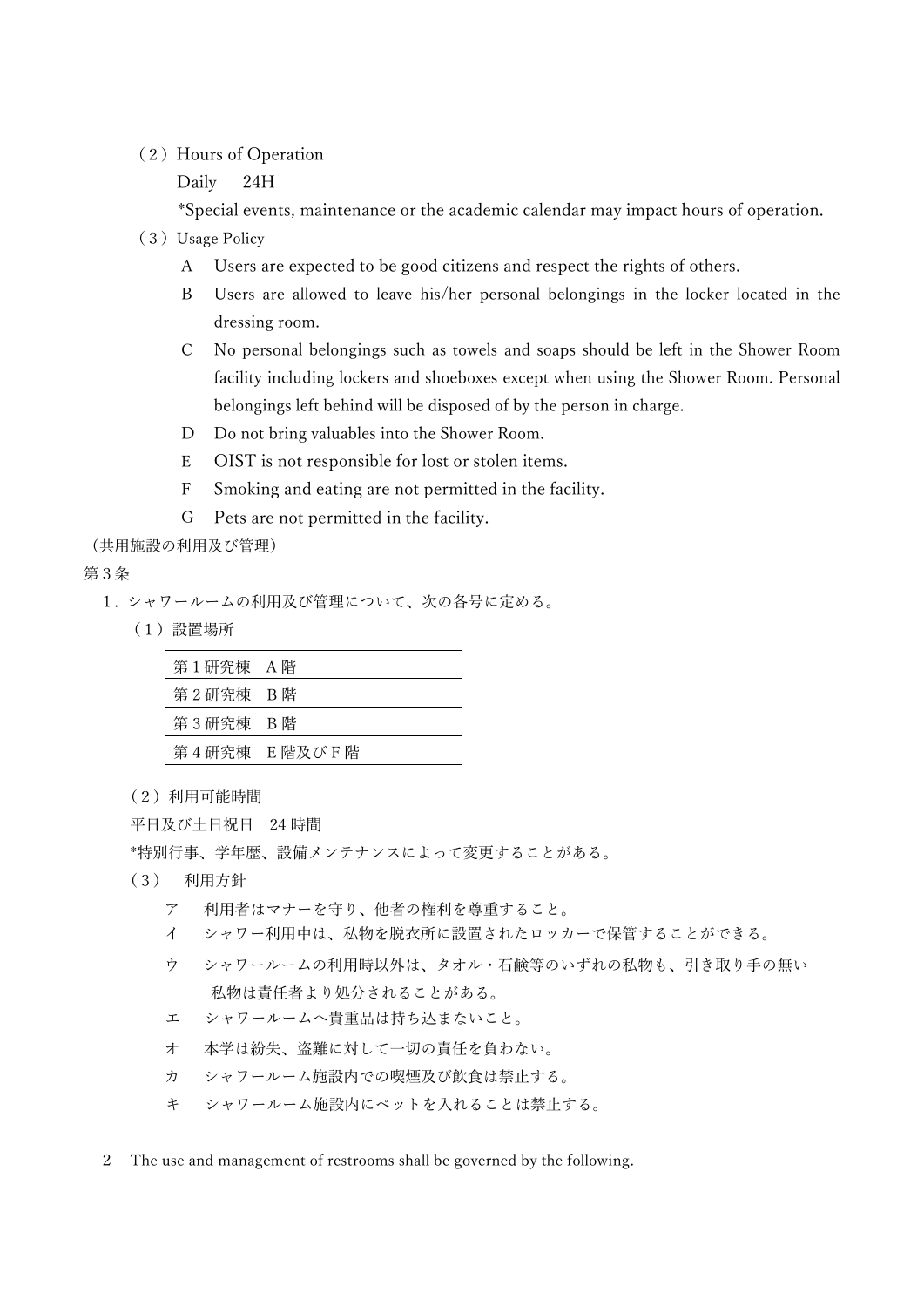## (1)Location

| Center Bldg Level A-C                               |  |  |
|-----------------------------------------------------|--|--|
| Lab 1 Level A-D                                     |  |  |
| Lab 2 Level A-C                                     |  |  |
| Lab 3 Level A-C                                     |  |  |
| Lab 4 Level C-F                                     |  |  |
| Child Development Center Basement Level 1, Level 1  |  |  |
| Engineering Support Building First and Second Floor |  |  |
| Conference center Basement Level 1, Level 1         |  |  |
| Village Center First Floor                          |  |  |
| Seaside House Level 1 to 3                          |  |  |
| Marine Science Station First Floor                  |  |  |

(2) Hours of Operation

## Daily 24H

\*Special events, maintenance or the academic calendar may impact hours of operation.

- (3) The policy for the use of restrooms is as follows
	- A When using a locker installed in a restroom (hereinafter referred to as a "Restroom Locker"), a name sticker must be affixed to the locker at the beginning of use.
	- B Personal belongings left in the Restroom Locker which does not have a name sticker for an extended period (3 months or more) may be disposed of by the person in charge.
	- C No valuables should be brought into Restroom Locker.
	- D Unlocking number stickers attached to Restroom Locker should not be removed.
	- E When the Restroom Locker is not being used for an extended period of time (3 months or more), the user shall not leave any personal items unattended. In this case, please empty the Restroom Locker and remove the name sticker.
	- F No personal items can be stored in restrooms other than those installed in item 1, as they are used by general visitors.
- 2 トイレの利用及び管理について、次の各号に定める。
	- (1)設置場所

| センター棟 A階~C階    |                           |
|----------------|---------------------------|
| 第1研究棟 A 階~D 階  |                           |
| 第2研究棟 A 階~C 階  |                           |
| 第3研究棟 A 階~C 階  |                           |
| 第4研究棟 C階~F階    |                           |
|                | チャイルドデベロップメントセンター 地下1階、1階 |
|                | エンジニアリングサポートビル 1階~2階      |
|                | カンファレンスセンター 地下1階、1階       |
| ヴィレッジセンター 1階   |                           |
| シーサイドハウス 1階~3階 |                           |
|                | - マリンサイエンスステーション - 1階     |
|                |                           |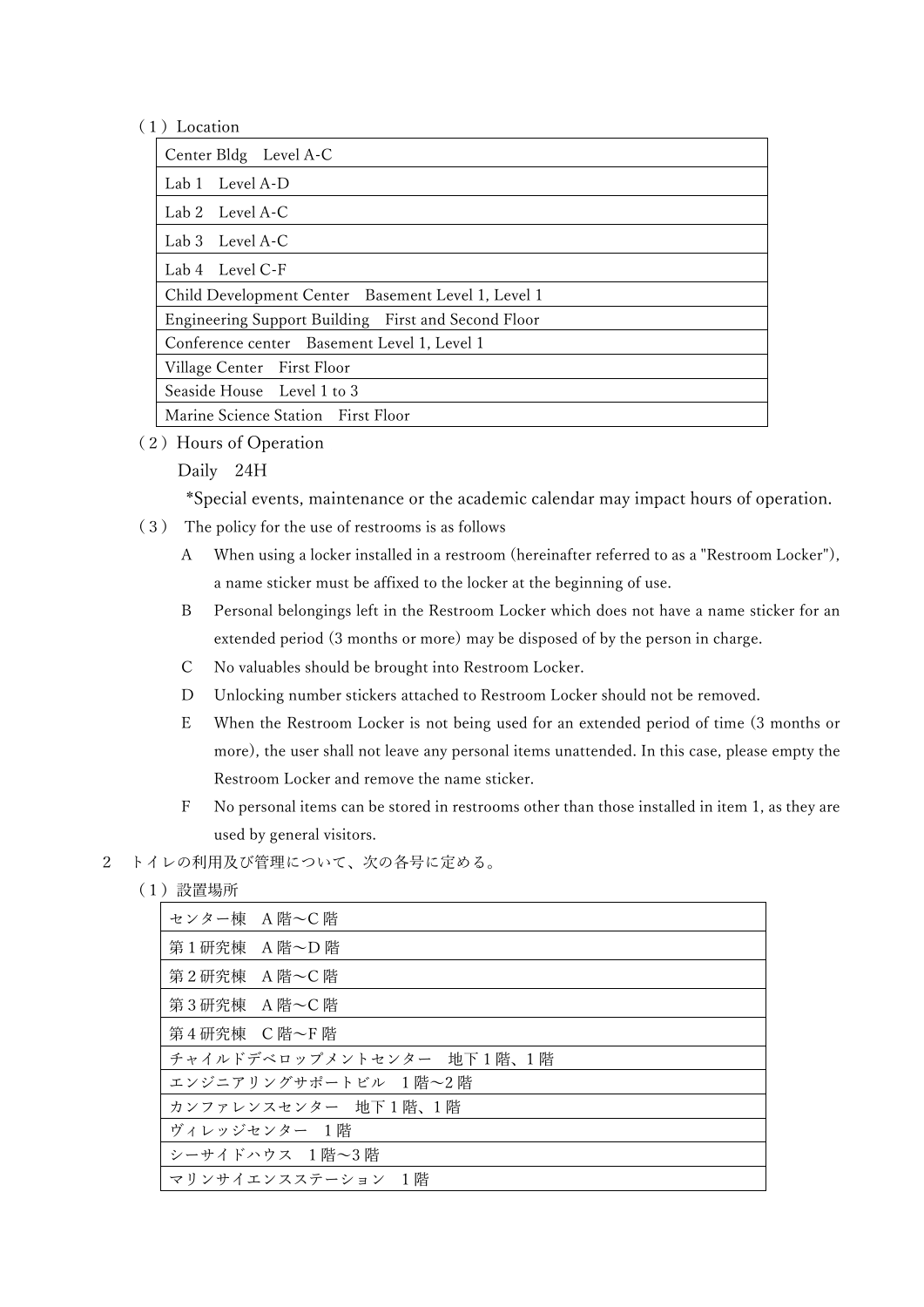(2)利用可能時間

平日及び土日祝日 24 時間

\*特別行事、学年暦、設備メンテナンスによって変更することがある。

- (3)利用方針は次のとおりとする。
	- ア トイレ内に設置されたロッカー(以下「トイレロッカー」という。)を利用する場合は、 利用開始時にロッカーにネームステッカーを貼ること。
	- イ 使用中のトイレロッカーにネームステッカーが貼られておらず、長期間(3か月以上) 放置されているとみなされた私物は、責任者により処分されることがある。
	- ウ トイレロッカーに貴重品は持ち込まないこと。
	- エ トイレロッカーの解錠番号のステッカーは剥がさないこと。
	- オ トイレロッカーを⻑期間(3か月以上)使用しない場合は、利用者は私物を放置せず庫内 を空にし、ネームステッカーを剥がすこと。
	- カ 第1号の設置場所以外のトイレに関しては、一般来訪者の利用があるため、私物の保管は 一切禁止とする。
- 3 The use and management of the kitchen area shall be governed by the following

#### (1)Location

| Center Bldg Level A-C                               |  |
|-----------------------------------------------------|--|
| Lab 1 Level A-D                                     |  |
| Lab 2 Level A-C                                     |  |
| Lab 3 Level A-C                                     |  |
| Lab 4 Level C-F                                     |  |
| Child Development Center Basement Level 1, Level 1  |  |
| Engineering Support Building First and Second Floor |  |
| Conference center Basement Level 1, Level 1         |  |
| Village Center First Floor                          |  |
| Seaside House Level 1 to 3                          |  |
| Marine Science Station First Floor                  |  |

(2) Hours of Operation

Daily 24H

\*Special events, maintenance or the academic calendar may impact hours of operation.

- (3)Responsibilities of the Facility Management Section
	- A Installation and repair of refrigerators and microwave ovens
	- B Permission to bring in personally owned appliances
- (4)User Responsibilities and Compliance
	- A The kitchen and refrigerator must be cleaned after use.
	- B Personal dishes, containers, food etc. are not to be left in the kitchen or refrigerator for more than two weeks.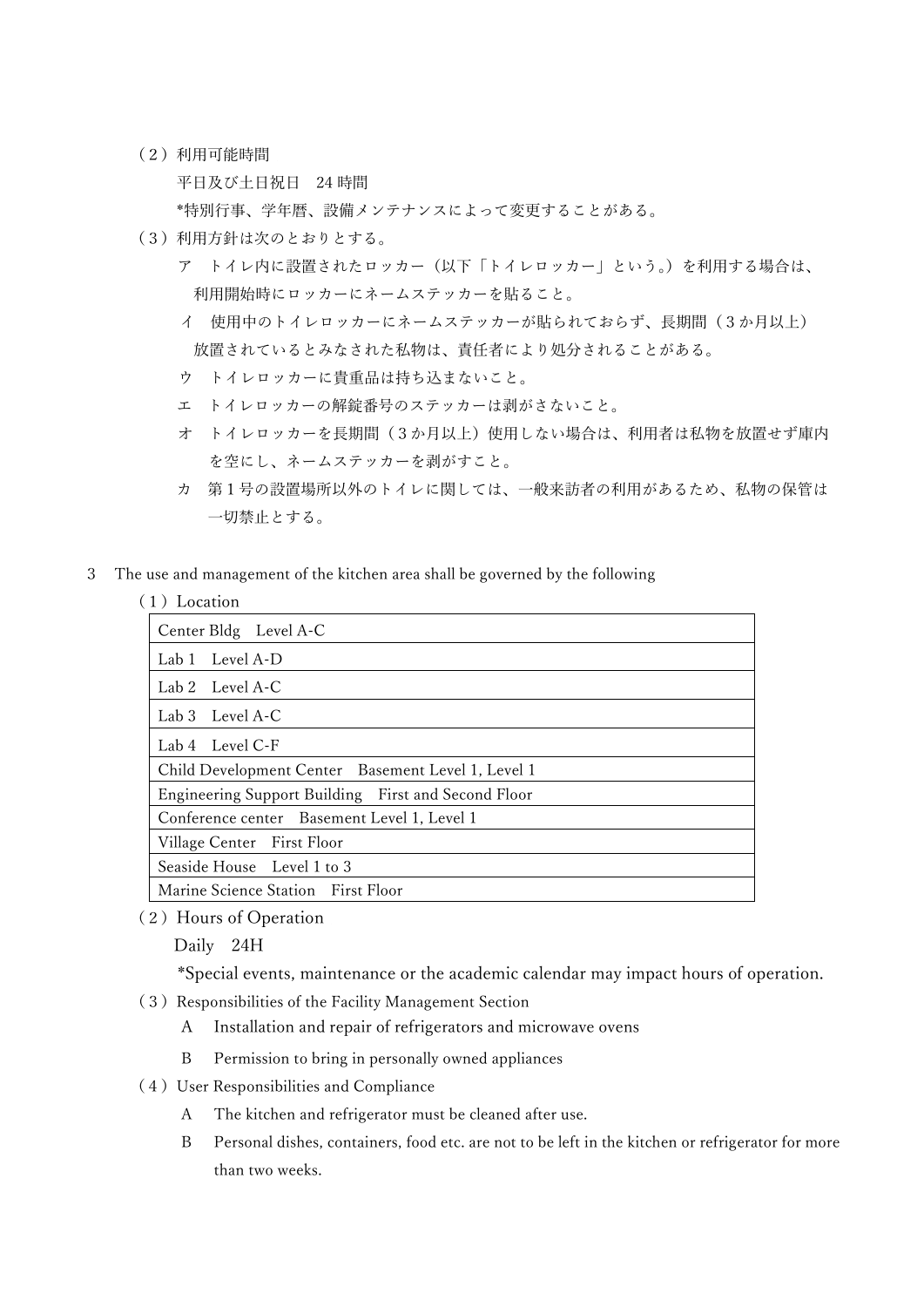- C All personal items left in the kitchen (around the sink and in the refrigerator) must be signed and food must be marked with the date.
- D Each user may dispose of unmarked personal items and overdue food.
- E Permission shall be obtained from the Facility Management Section prior to bringing personal appliances or other items into the kitchen.
- F No large quantities of personal items shall be stored in the refrigerator.
- G When disposing of trash, consideration shall be given to avoiding the generation of pests and odors.
- H Garbage must be separated by users themselves and disposed of in a designated place.
- I Unauthorized personal items and items whose owners are unknown may be disposed of by the person in charge.
- J It is prohibited to bring household waste into OIST.
- 3 キッチンエリアの利用及び管理について、次の各号に定める。

#### (1) 設置場所

| センター棟 A 階~C 階             |
|---------------------------|
| 第1研究棟 A階~D階               |
|                           |
| 第2研究棟 A階~C階               |
| 第3研究棟 A 階~C 階             |
|                           |
| 第4研究棟 C階~F階               |
| チャイルドデベロップメントセンター 地下1階、1階 |
| エンジニアリングサポートビル 1階~2 階     |
| カンファレンスセンター 地下1階、1階       |
| ヴィレッジセンター 1階              |
| シーサイドハウス 1階~3階            |
| マリンサイエンスステーション 1階         |

(2)利用可能時間

平日及び土日祝日 24 時間

\*特別行事、大学暦、設備メンテナンスによって変更することがある。

- (3)施設管理セクションの責務
	- ア 冷蔵庫及び電子レンジの設置及び故障対応
	- イ 個人所有家電持ち込みの許可
- (4)利用者の責務及び遵守事項
	- ア キッチン及び冷蔵庫の使用後は清掃を行うこと。
	- イ 私物の食器・容器類、食材などを2週間以上キッチンや冷蔵庫内に置かないこと。
	- ウ キッチン(シンク廻りや冷蔵庫)に置く私物全てに記名をし、食材には日付を記入すること。
	- エ 記名のない私物及び期日を過ぎた食品については、利用者各位が処分することができるもの とする。
	- オ 個人所有の家電等をキッチンに持ち込む場合は、事前に施設管理セクションの許可を得る ものとする。